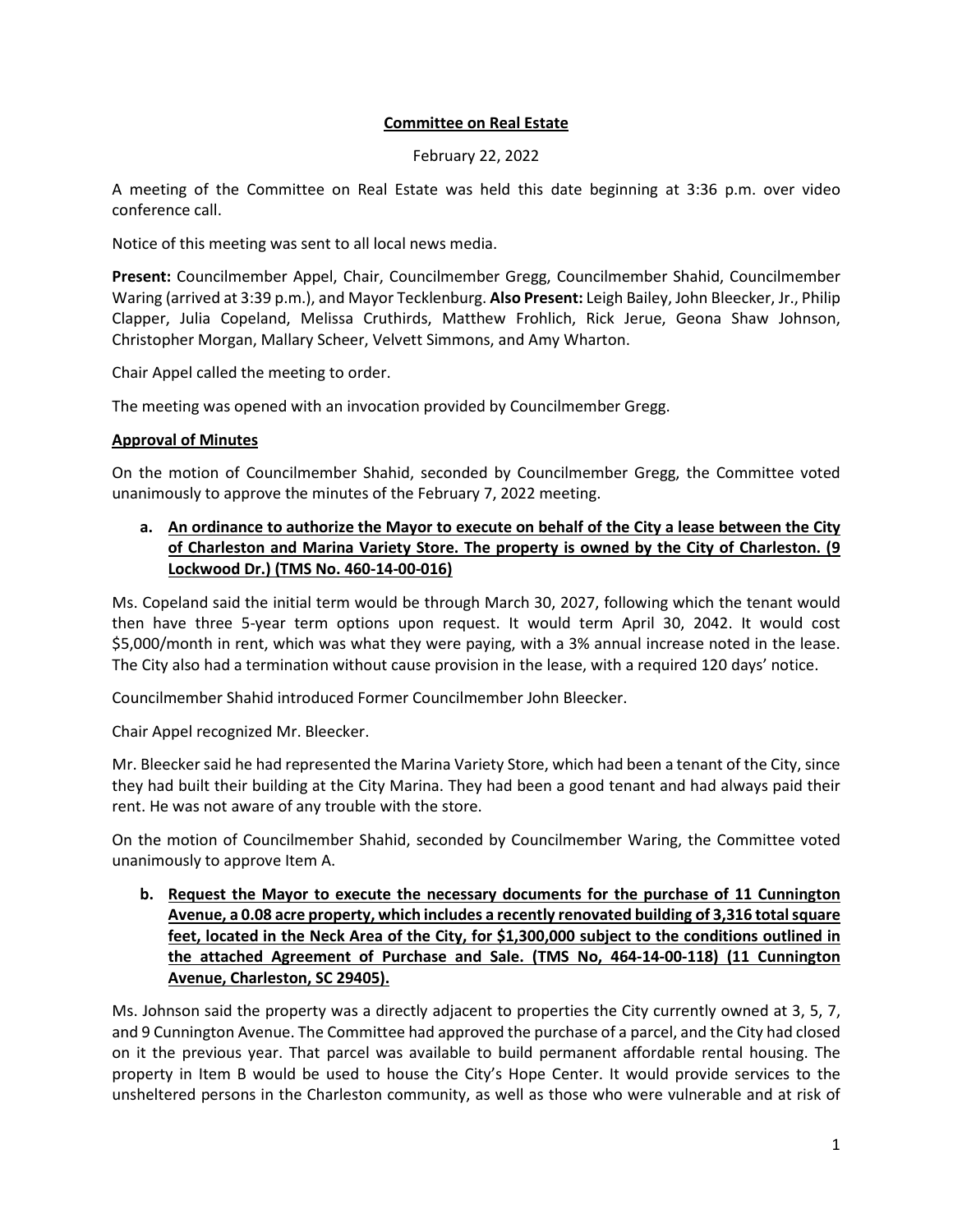becoming unsheltered. The City was currently leasing 529 Meeting Street, where their navigation center was located. They had been there since 2018, and the current owner had been asking more often where and when they would be relocating. They were asking for the acquisition of the site to help fulfill the need of the Hope Center, as they were planning to involve a number of community partners in that effort.

The funding for the acquisition would come from the "Homeless to Hope" funds, or funds that the Mayor's Commission on Homelessness and Affordable Housing was raising. There was a resource committee that worked to provide funds every year, as well. Further, there were ARPA funds that had been approved by Council that would go towards the purchase.

The agreement had a 60-day due diligence period. The City had been looking at the area anyway, due to an earlier property acquisition related to Stormwater, so a great deal of the due diligence had already been done. A phase 1 environmental assessment would need to be done, which they planned to do if the Committee and later Council approved the acquisition.

They had an appraisal that validated the \$1.3 million request.

They had looked for other locations, but were unsuccessful, either because of cost, location, or the need for excessive rehabilitation.

Mayor Tecklenburg said the current lease was only month to month, and, while they had not been given a notice of termination, the owner was exploring the possibility of turning the property into a grocery store, because he also owned the abandoned building next door. That would be a good thing for that area. Additionally, buying an existing building gave the City the ability to move at a moment's notice. Moreover, the major part of the funding would come from donated funds. There was a very firm offer from someone who would be donating \$1 million to the fund. Lastly, from his perspective, the more square feet of the properties they already owned that they could dedicate to affordable housing, the better.

Councilmember Shahid said he had some reservations about the property. It was \$1.3 million. He had looked at the appraisal to dissect it. He said Councilmember Waring had pointed out to him that it jutted against a Greek cemetery. He knew the other properties the City owned would be adjacent to the one under consideration. The others had been demolished. He asked Ms. Johnson if it was necessary to have the building located next to what they were going to construct.

Ms. Johnson said their goal was to build a minimum of 55 units of rental housing, and were hoping to get more. They did not need to have their Hope Center located next to that land, but it would be convenient, as part of providing those services was helping to house those individuals. More importantly, they needed a facility for their Hope Center. They had been using 529 Meeting Street, which the City had invested money in, in the form of maintenance and property taxes, however, the owner did not want to sell the building to them, and they did not want to continue investing in repairs.

Councilmember Shahid asked what the building would be used for, apart from administrative purposes.

Ms. Johnson said the building would house the Hope Center. In their current center, they housed a nonprofit, and a number others came in on a weekly basis to provide services to residents that were homeless and at risk of becoming homeless. The building would serve as administrative offices for those purposes. Unsheltered persons would come in to access those services to ideally move to a new level of living and socioeconomic status. They also wanted to add on to the building, so that they had a proper warming center. Thus far, they had depended on their faith partners for such services. The previous year, the City had done a warming center at the Arthur Christopher Center. The new property would allow for a permanent facility, with showers and a kitchen.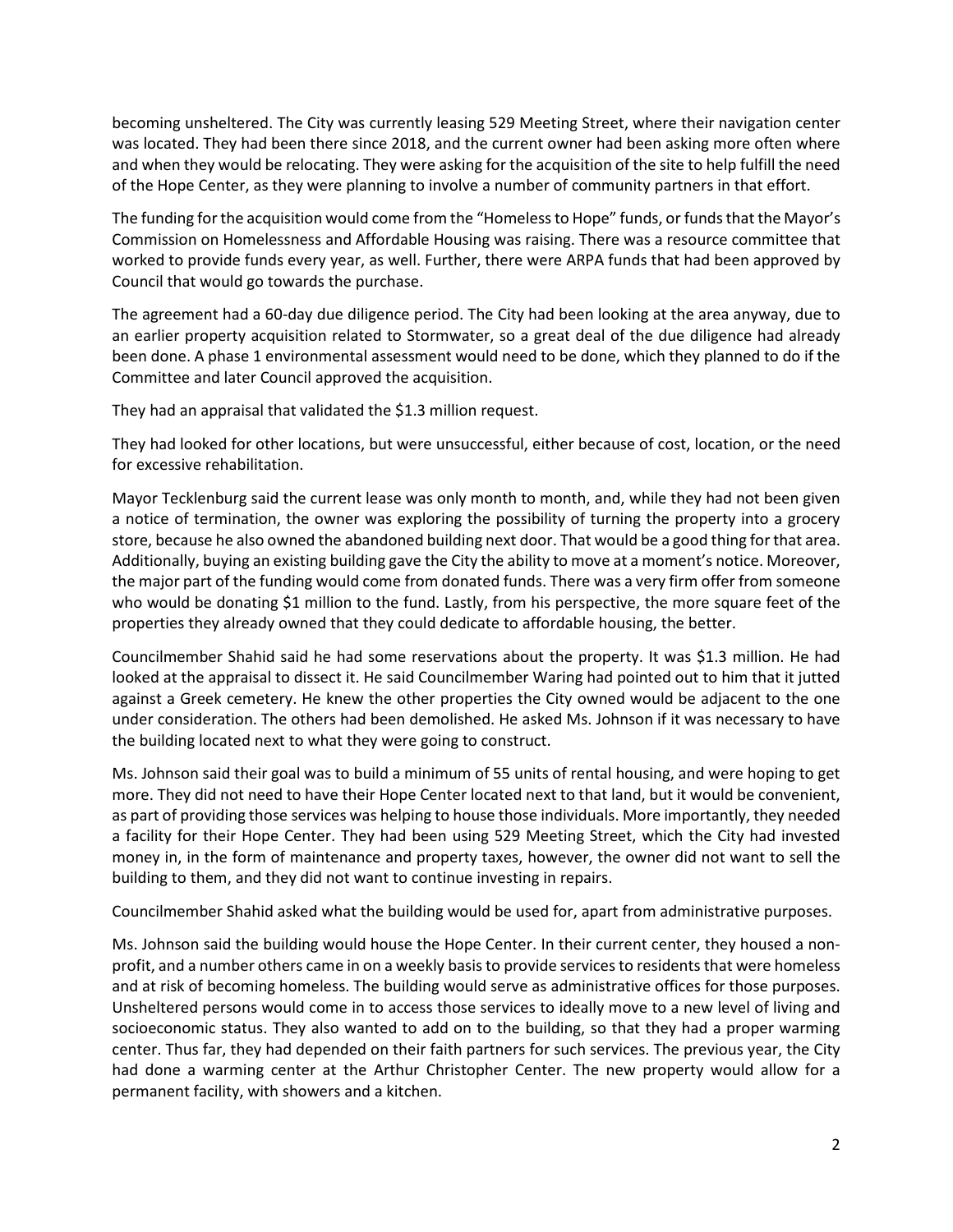Councilmember Waring asked what they had paid for the adjoining property.

Ms. Johnson said they had paid \$1.425 million.

Councilmember Waring asked how large the tract of land was.

Ms. Johnson said it was around 1.2 or 1.3 acres.

Councilmember Waring said one could not find a bigger fan of affordable housing than him, but he thought purchasing the property would have been wasteful spending. He said he looked at the comparable properties, and three out of four of them fronted on either Meeting Street or Morrison Drive. Anyone who visited the site would have seen that it was not in a prime location, from the standpoint of an office building. They would be paying close to \$400/sq. ft. for a piece of property that had been renovated for someone else's needs. The property had sold on June 25<sup>th</sup> of 2019 for \$650,000. They were essentially saying that the property had grown 100% in value in less than 3 years, without being on a main thoroughfare and was not in a prime location. 3000 sq. ft. surrounded by graveyards did not appreciate 100% in less than 3 years.

They had not yet designed the new building. One of the reasons he had voted for the site that they did buy was because it was great value for the price they paid. They had bought 4 houses, which they did tear down, with somewhere between 5,000 and 6,000 sq. ft., and it went from one end of the block to the other. The property being examined was not the same.

One of the comparables they had used was "1115 of 2019." They had purchased the property right next door for \$1.45 million, and that comparable had not been included. They had closed on that deal the previous December. The sale was less than 90 days old and right next door, but the appraiser did not use it as a comparable. Taking that appraisal into consideration, it would bring down the cost per sq. ft. The property would not appraise for \$1.3 million if the property they already owned had been used as a comparable.

They could take that \$1.3 million and put it towards the design and construction of the new building, instead, accelerating the process of construction. He said neither him nor Mayor Tecklenburg would purchase an office building for almost \$400/sq. ft. in that location that they would then have to renovate for their needs, which would add to the costs. It would push them towards paying \$500 or \$600/sq. ft. for a building that was built in 1925 and recently renovated for another purpose. It was too difficult to get money for affordable housing to not spend frugally on those that needed it most.

He wanted to ask for a deferral, and wanted to know the appraiser's reasoning for not using the comparable he had outlined earlier.

Ms. Johnson said she knew that the property referred to had been appraised for \$1.625 million, and she would not have minded asking the appraiser his reasoning, either.

Councilmember Waring said there was no way the property in Item B was comparable to the ILA building on Morrison Drive. He said he hated to say it, but it seemed to him as though the numbers were manufactured. Their job was to have due diligence, and be stewards over others' money. If they overspent on the site, they would have less money to build on the main site.

If the property was indeed worth \$1.3 million, then it shouldn't have been taken off the tax rolls. That \$1.3 million should have been incorporated into the other property.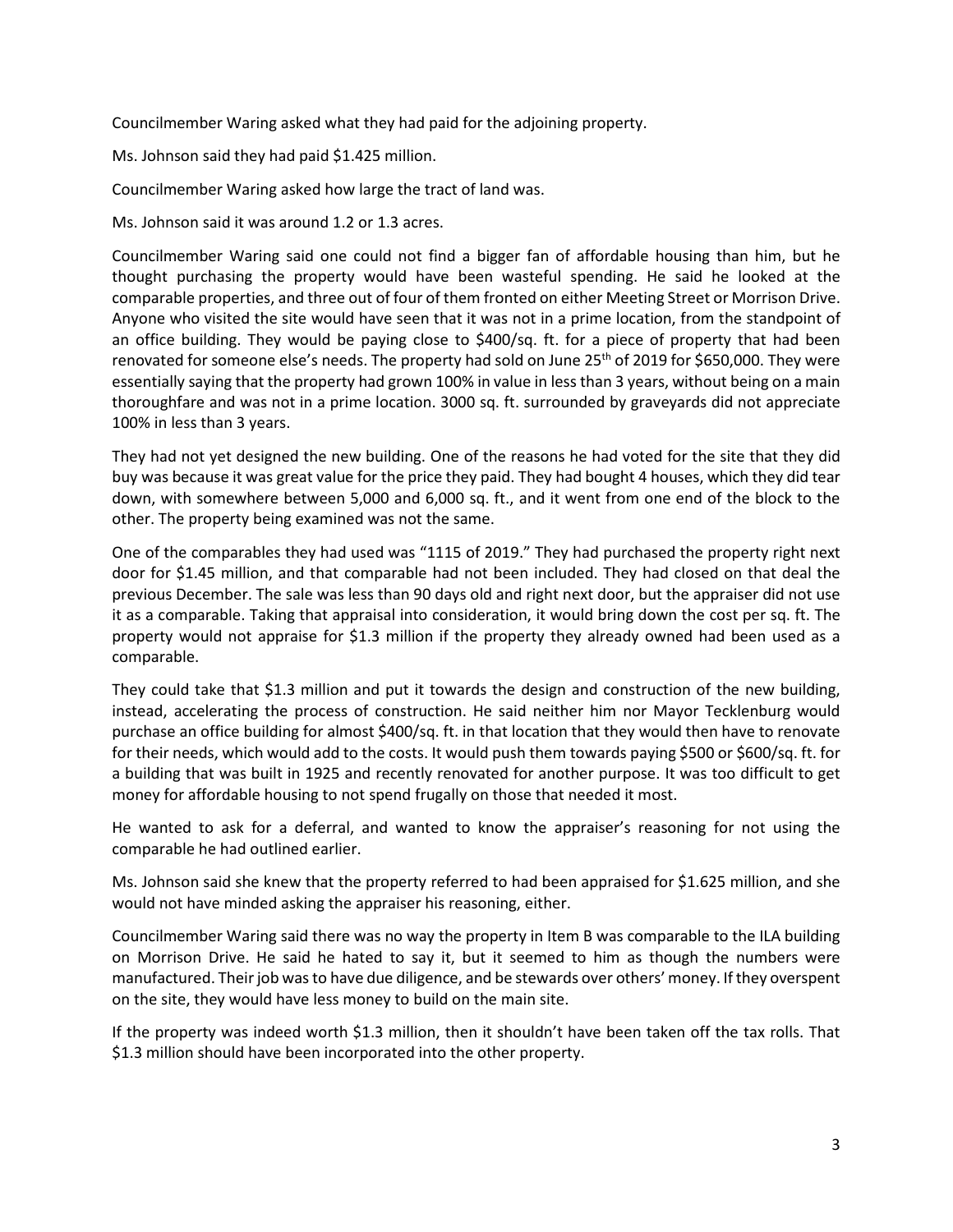Ms. Johnson said the owners had invested about \$1.3 million into the property in 2020, which could have contributed to the appraisal, though she was not an appraiser and would not pretend to be. In light of what it offered and what their need was, it was their interest to purchase the property.

For purposes of clarity, she said that the funding that was being directed to this item could not have been directed to the affordable housing, because the Committee that had been established was raising money specifically for the Hope Center. As they looked at and discussed the building of the rental units, they had been advised that it was probably best to keep those two matters separate, as opposed to housing the Center in the same building as the units.

Councilmember Waring said the owners could have invested \$2 billion into the property, but that did not mean the property was worth \$2 billion.

They had not yet designed the building, so they could design a multi-story building that had the Hope Center in it. They had built the Gaillard Center, which had a world class performing arts center, a building services part, and the Planning and Zoning Department all in one building. It would be difficult to say that they could not put multiple uses into what they planned to build.

Councilmember Shahid asked what would have been accomplished by deferral.

Councilmember Waring said he wanted to see if they could get a better price. The adjoining property was a better price. If they couldn't get a better price, then they couldn't, but he thought they should try.

Mayor Tecklenburg showed a diagram, and said that the building in question was on the corner, and the little building next to it was intended to be an addition. He wanted to point that out because they were not planning on any extensive renovation to the building, as they needed office-type space, and they believed that the building was suitable for that function of the Hope Center. The additional building would be for such things as showers, extra bathroom capacity, laundry, and flexible space in the event that they needed a warming space. Those kinds of uses were different from office use, and so it made sense that they be in separate buildings.

He was hoping that the design of the building would be donated to them. He had made a request to an architectural firm, and they would let the City know if they would do that.

They were proposing to buy the property for the building, not the land. The appraiser had chosen properties that had a building on them rather than just land cost. The building had been fully renovated.

For full disclosure, he had been in the building about 10 years ago, when Mark Smith owned it, and it had been a crematorium at that time. He had used it in his funerary business. All of that had been removed and modern office space was put in. Further renovations were not necessary.

There wasn't enough room for everything they needed, so they would be constructing another building next to it. He had reviewed the appraisal, and said he understood the appraiser stood by it.

The seller had originally asked for a higher price before the appraisal was done, so there already had been some negotiation.

In terms of tax rolls, 529 Meeting Street would be much more valuable, by multiple factors, once it was moved out of and added to the tax rolls, than the property under discussion. He asked Ms. Johnson how long they had on the contingency or inspection period in the contract.

Ms. Johnson said they had 60 days.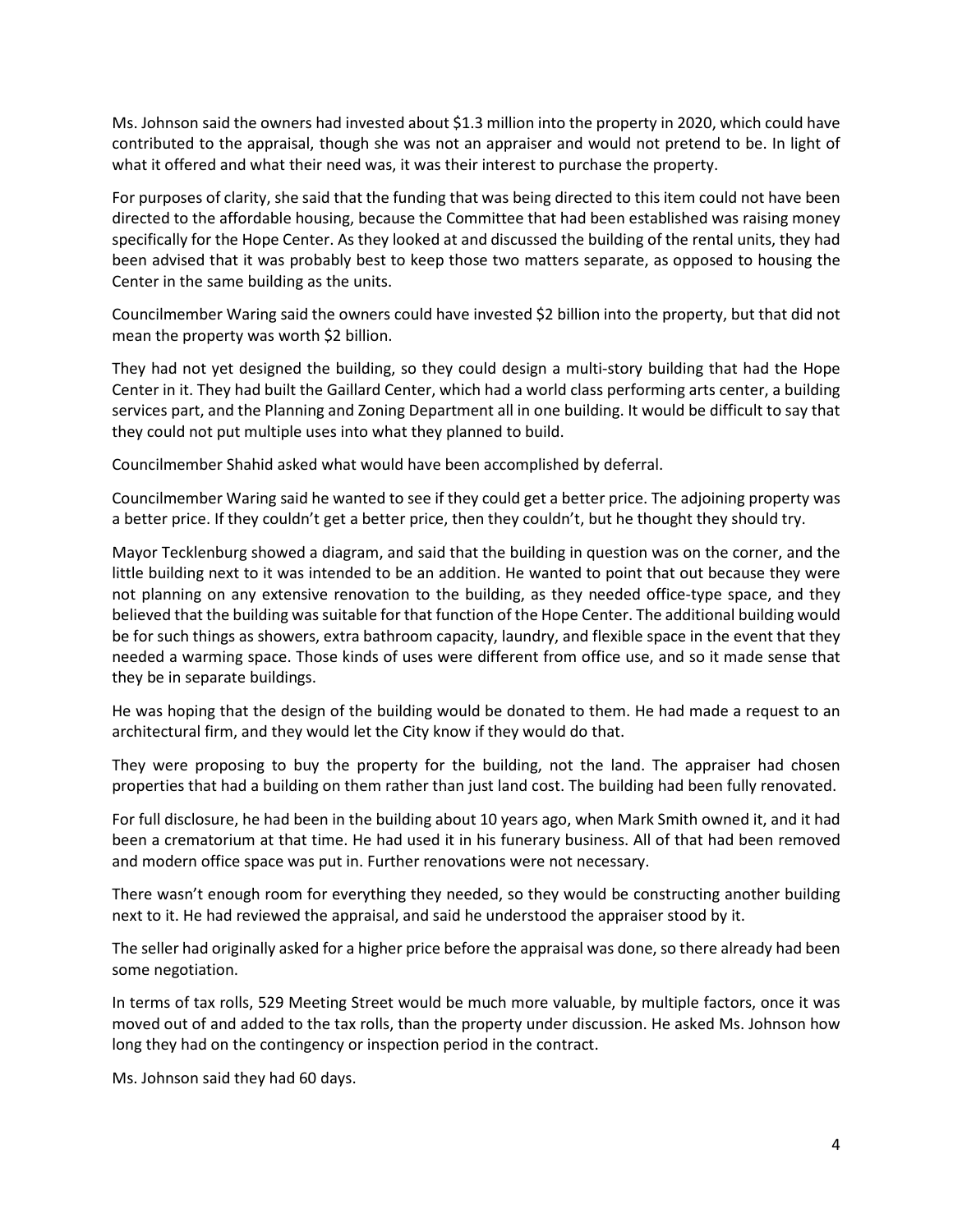Mayor Tecklenburg said there would be time to get a second appraisal, if it were the will of Council.

The property was in an odd location, but that was one of the reasons why they liked it. Generally speaking, a property was more valuable to its neighbor than to someone else. He did not feel they were paying a premium, but they were instead paying its appraised value.

Ms. Johnson said she had spoken with Bridge Commercial, and they would be working with them on looking at site acquisition to confirm that they were not paying excess, and they had indicated that the price they were going to pay was in line with the community, in light of what they were going to use it for.

It was possible that they could include it in the building with the housing, but it was recommended that they did not in order to achieve their goals.

Councilmember Waring said the City already owned the property they were going to build on. They could therefore take the \$1.3 million for offices and immediately start constructing a building for a warming center, showers, and such things. It would ramp up their ability to get to their objective sooner.

Mayor Tecklenburg said that if they bought the building, they could take possession immediately, and things like bathrooms and showers could be temporarily handled by trailers. Catholic Charities was looking to provide such facilities. If they were starting from scratch, they would be 18 months out before they could have the building.

Councilmember Waring asked why they were rushing to spend the \$1.3 million.

Ms. Johnson said there was no rush, but they needed office space for the Hope Center. They were currently in a lease space month-to-month, and the owner had been gracious. But more often, his representative was calling her to find out where they would be locating. The places they had looked at in the past two years were not possible to move into, due to the cost of renovations. The Hope Center needed a place to locate before they were asked to get out, and they did not have such a place. The property in question was attractive because it was next door to property already owned by the City, and because it offered a nice office space.

Councilmember Waring asked if they had a "plan b" beyond the proposed property.

Ms. Johnson said they did not. They had their eyes and ears open, but they wanted to be sensitive to the needs of people, relative to the location to a bus line, being easily accessible, and not too far away from where they could access the services.

Councilmember Gregg asked if they had the details of the transactions for 3, 5, 7, and 9 Cunnington Avenue. He knew they were not included as comparables in the appraisal report, but he asked if they had a rough idea about them. Secondly, he asked after the condition of those properties.

Ms. Johnson said they were dilapidated buildings, one having both lead and asbestos. They were not salvageable due to the cost to renovate. They would easily be in excess of \$200/sq. ft. on residential, so they looked at renovating one as a temporary location, but they were discouraged from doing so. They had paid a little over \$1.4 million, and the value of the site had been about \$1.625 million.

Mayor Tecklenburg said they were almost done tearing them down.

Councilmember Gregg said they had spent \$1.4 million, and it was for land only.

Mayor Tecklenburg said almost another \$80,000 had to be added to the cost for the cost of demolition.

Councilmember Gregg asked how many acres that was.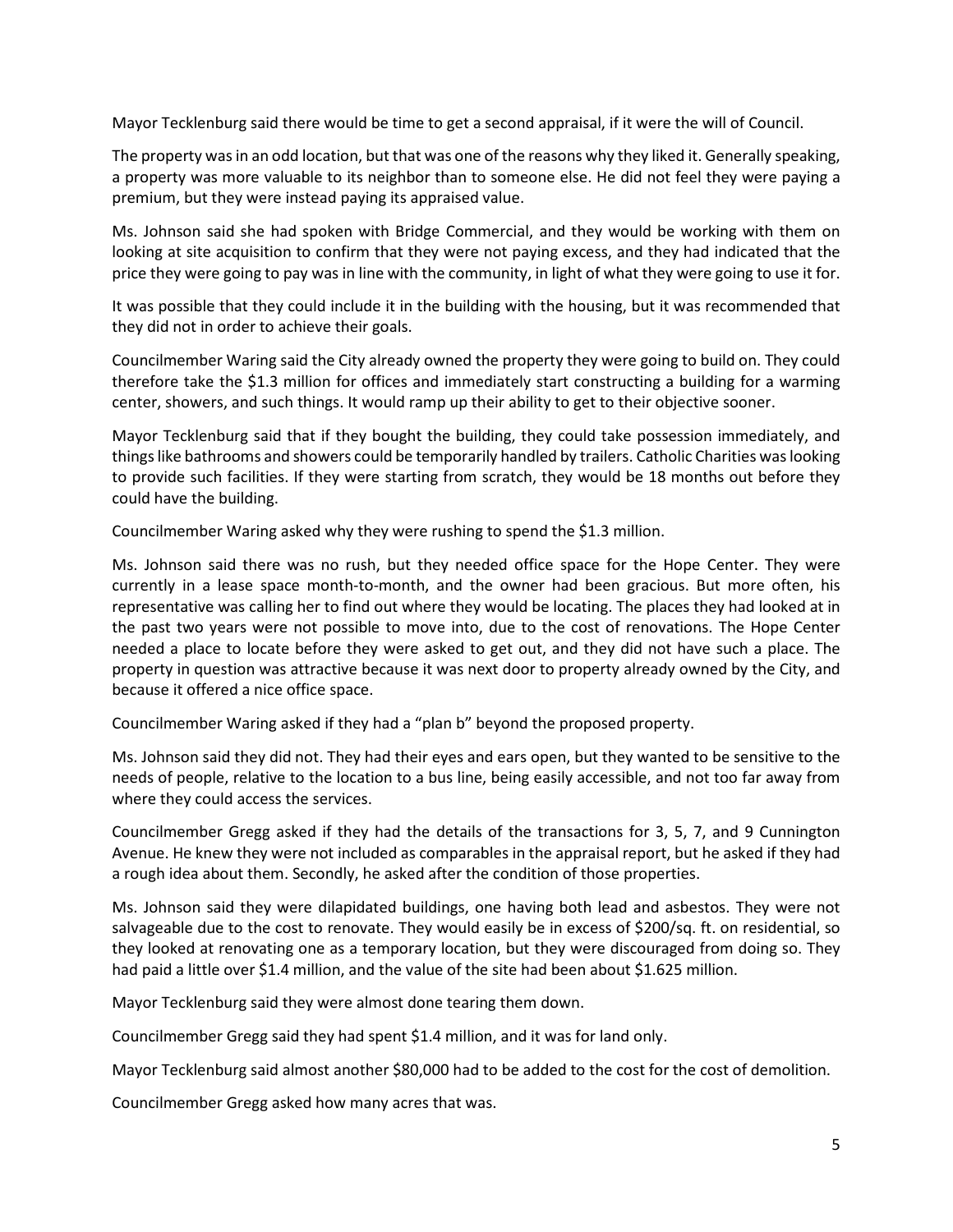Mayor Tecklenburg said it was about 1.2 acres.

Ms. Johnson agreed.

Councilmember Shahid said everyone on the Commission was "in tune" with affordable housing, and they were all trying to be conservative with spending the limited resources they had on affordable housing. He asked Ms. Copeland how many days for a due diligence period were in the contract.

Ms. Copeland said they had 60 days.

Councilmember Shahid asked if that gave them enough time to reevaluate and ask for a second appraiser to perhaps renegotiate the price.

Ms. Copeland said they certainly could, and it was an option.

Councilmember Waring asked if they had to sign a contract to be able to do that.

Ms. Copeland said that was correct.

Councilmember Waring asked if they could pull out of the agreement within 60 days for any reason.

Ms. Copeland said she believed that was correct. They could approve it, but they did not have to sign it until after the due diligence period.

Councilmember Waring asked why they would sign off on anything if they felt the price was too high. He asked what the size of the property in question was.

Councilmember Gregg said it was .08 acres. If property was about \$1 million/acre, based on the previous Cunnington Avenue purchases, the land value would be \$80,000, and with 3,100 sq. ft., they would be at \$400/sq. ft. He felt that was close to the deal they already had. If they started from scratch, he believed they would come to a similar conclusion as to the value of the property. Given that the property was there and ready, it was perhaps the best use of the funds.

Chair Appel asked if what he was saying was essentially that what value they did not receive in land size would instead be in the structure.

Councilmember Gregg said that was correct. By the time they built a new structure at \$400/sq. ft., multiplied by the 3,100 sq. ft., it would be very close to what they would pay for the completed structure.

Mayor Tecklenburg said there may have been a delta, but there would not have been a big delta. The appraiser believed it was worth that much, and it was next to their existing property. Adding it all up, it was not a bad deal.

Councilmember Waring said that the reality was that none of them were appraisers. The Mayor had a ton of experience in Real Estate, and so did he. He said the fact that the appraiser did not consider the adjoining property, sold less than 90 days before, was abhorrent.

Mayor Tecklenburg said he would argue those properties were for a different use.

Councilmember Waring said he could not list the amount of houses downtown that used to have lead and asbestos in them, but were beautiful today. They were iconic houses. If the houses had not been "in the shadows of Charleston," the Historic Charleston Foundation would have said they couldn't tear those houses down. The speed at which they were able to tear those houses down was surprising to him. He asked if the contract to tear them down had gone through Council, and if they could go back and check. He had not realized they had demolished them. They were iconic.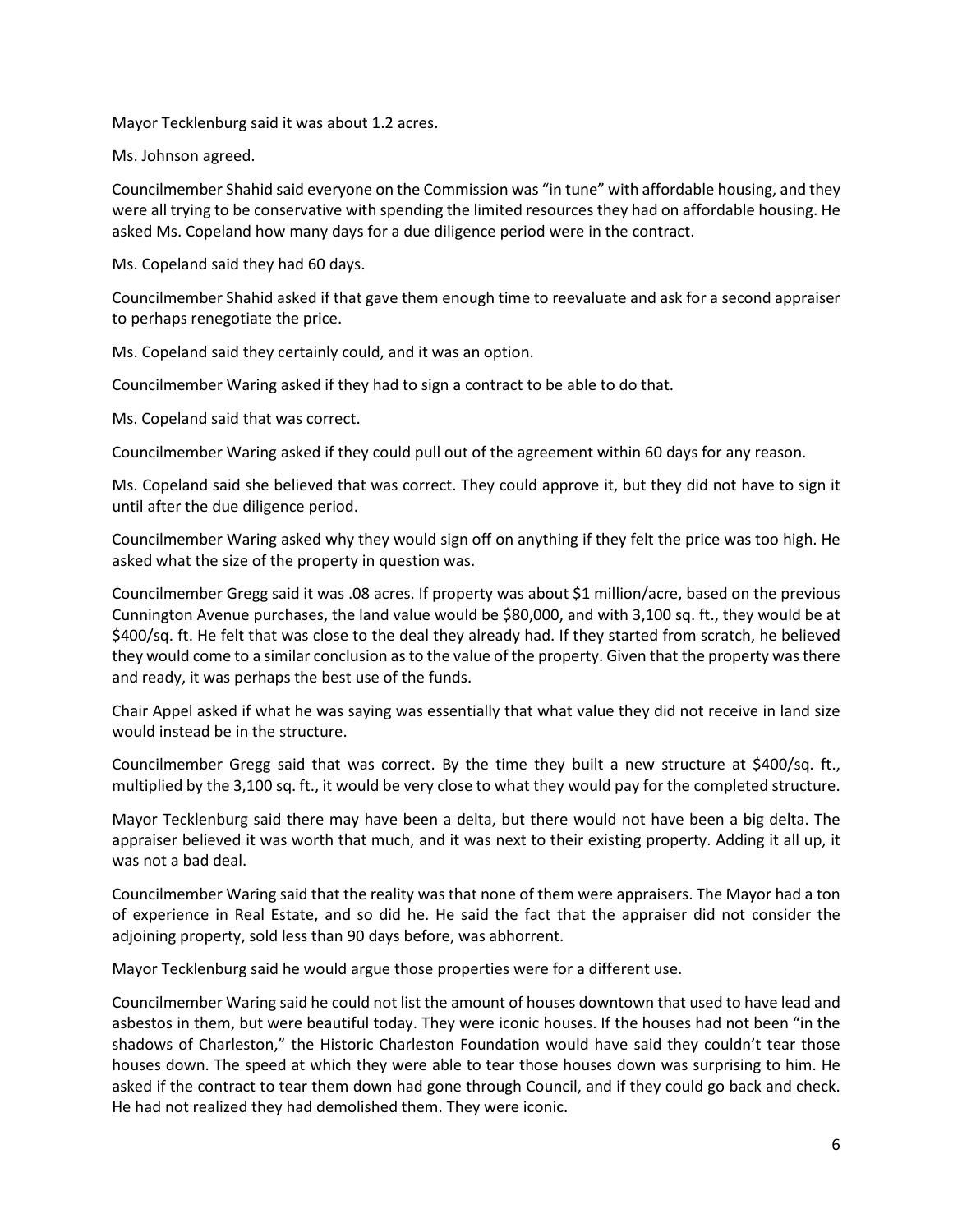When the property was bought, it had four houses, which probably came close to having 6,000 sq. ft. In need of repair, of course, but the valuation was more than simply a land valuation.

On the motion of Councilmember Waring, seconded by Councilmember Gregg, the Committee on Real Estate considered deferring Item B on the agenda.

The motion failed. The vote was not unanimous. Councilmember Gregg and Councilmember Waring voted in favor of the motion.

Councilmember Waring said that Mayor Tecklenburg had a conflict of interest. He could not debate the issue.

Mayor Tecklenburg said he did not.

Councilmember Waring said that Mayor Tecklenburg had told him the previous day that he did have a conflict.

Mayor Tecklenburg said he had told him that he did not have a conflict.

Councilmember Waring said that he had told him that he did.

Mayor Tecklenburg said he did not.

Councilmember Shahid said they could debate the item again at the Ways and Means Committee.

On the motion of Councilmember Shahid, seconded by Councilmember Gregg, the Committee voted to approve Item B.

The vote was not unanimous. Councilmember Waring voted nay.

Mayor Tecklenburg said he apologized for any misunderstanding. What he had explained to Councilmember Waring over the phone the previous day was that his son was a tenant in the building, and so he would be inconvenienced by having to move if they sold the property. However, he had no ownership interest in the building, and therefore there was no personal conflict. He did not benefit from the selling of the business. As a matter of fact, he would be inconvenienced.

Councilmember Waring said Mayor Tecklenburg could not determine his own conflict, somebody else needed to do so.

Mayor Tecklenburg said that was not the case.

Councilmember Waring asked if Mayor Tecklenburg alone was the one who determined his own conflicts of interest.

Mayor Tecklenburg said it could be challenged.

#### **c. Please consider the following annexation:**

## **(i) 1939 Piper Drive (0.25 acre) (TMS# 350-09-00-067), West Ashley, (District 5). The property is owned by Susan J. Vigen.**

On the motion of Councilmember Shahid, seconded by Councilmember Waring, the Committee voted to approve Item C.

Having no further business, the Committee adjourned at 4:23 p.m.